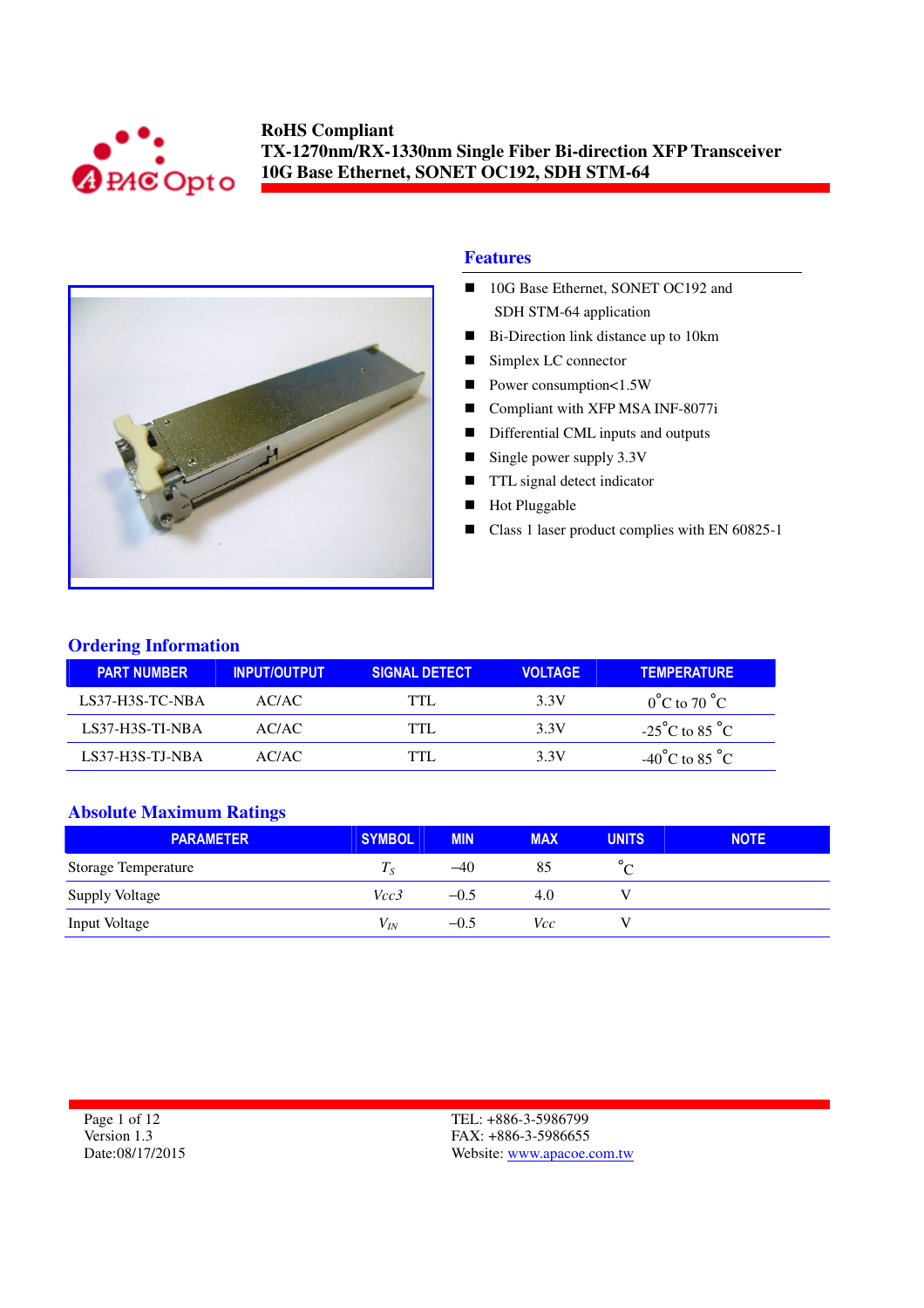

# **Recommended Operating Conditions**

| <b>PARAMETER</b>           | <b>SYMBOL</b> | <b>MIN</b> | <b>MAX</b> | <b>UNITS</b> | <b>NOTE</b>                                                                            |
|----------------------------|---------------|------------|------------|--------------|----------------------------------------------------------------------------------------|
| Case operating Temperature | $T_C$         | $\theta$   | 70         | $^{\circ}C$  | $-25 - 85^{\circ}$ for<br>LS37-H3S-TI-NBA<br>$-40-85^{\circ}$ C for<br>LS37-H3S-TJ-NBA |
| <b>Supply Voltage</b>      | Vcc3          | 3.1        | 3.5        |              |                                                                                        |
| <b>Supply Current</b>      | Icc3          | $- - -$    | 600        | mA           |                                                                                        |

#### **Monitoring Specification**

| <b>Data Address</b> | <b>PARAMETER</b>    | <b>RANGE</b>            | <b>ACCURACY</b>   |
|---------------------|---------------------|-------------------------|-------------------|
| 96-97               | Temperature         | $-10$ to $90^{\circ}$ C | $\pm 3^{\circ}$ C |
| 100-101             | <b>Bias Current</b> | $0$ to $100mA$          | $\pm 10\%$        |
| 102-103             | TX Power            | $-7$ to $+2d$ Bm        | $\pm 2dB$         |
| 104-105             | <b>RX</b> Power     | $-16$ to $1.5$ dBm      | $\pm 2dB$         |
| 106-107             | Vcc3 Voltage        | $3.0 - 3.6$ Volts       | $\pm 3\%$         |

# **Transmitter Electro-optical Characteristics**

# *Vcc* = 3.1 V to 3.5 V,  $T_c = 0$  °C to 70 °C for LS37-H3S-TC-NBA **&** *T***C = -25** °**C to 85** °**C for LS37-H3S-TI-NBA&** *T***C = -40** °**C to 85** °**C for LS37-H3S-TJ-NBA**

| <b>PARAMETER</b>                       | <b>SYMBOL</b>  | <b>MIN</b> | TYP.         | <b>MAX</b> | <b>UNITS</b> | <b>NOTE</b> |
|----------------------------------------|----------------|------------|--------------|------------|--------------|-------------|
| <b>Operating Data Rate</b>             |                | 9.95       |              | 11.3       | Gbps         |             |
| Input<br>Reference Clock Rate          |                |            | Not Required |            |              |             |
| Output power                           | POUT           | -5         |              | $\theta$   | dBm          |             |
| Center Wavelength                      | $\lambda_C$    | 1260       |              | 1280       | nm           |             |
| Spectral Width(-20dB)                  | Δλ             |            |              |            | nm           |             |
| Sidemode Supression ratio              | <b>SSR</b> min | 30         |              |            | dB           |             |
| The transmitter and dispersion penalty | Tdp            |            |              | 3.2        | dB           |             |
| <b>Relative Intensity Noise</b>        | <b>RIN</b>     | ---        |              | $-128$     | dB/Hz        |             |
| Differential Input Voltage             | $V_{DIFF}$     | 0.25       | ---          | 1.0        | V            |             |

Page 2 of 12 Version 1.3 Date:08/17/2015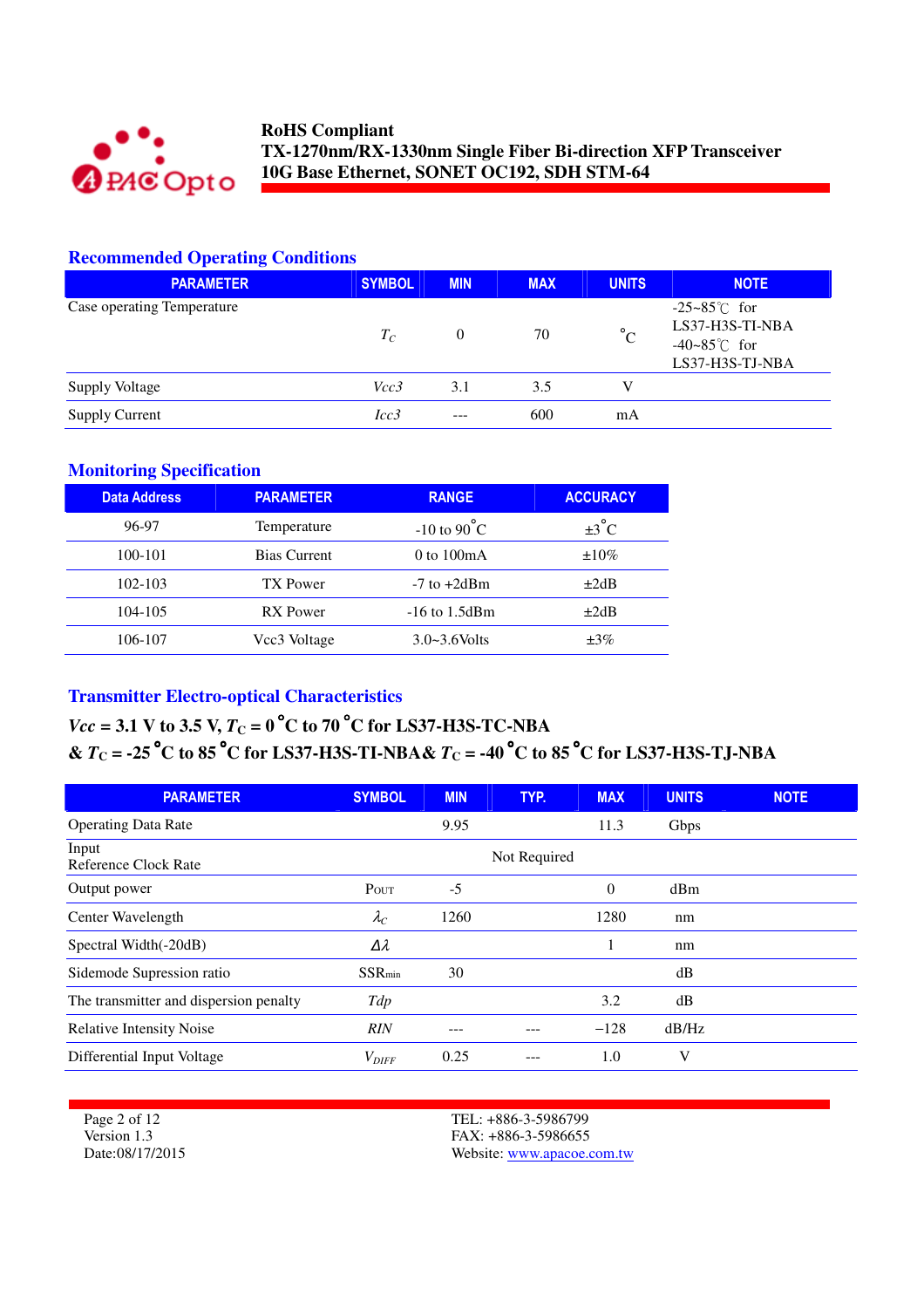

| <b>Transmit Fault Output-Low</b> | $TX$ <sub>_FAULT<sub>L</sub></sub> | 0.0 | 0.5            | V       |
|----------------------------------|------------------------------------|-----|----------------|---------|
| Transmit Fault Output-High       | $TX$ <sub>_FAULT<sub>H</sub></sub> | 2.4 | $V_{CC}$       | V       |
| TX_DISABLE Assert Time           | $t$ <sub><math>0</math></sub> $ff$ |     | 10             | $\mu$ s |
| TX_DISABLE Negate Time           | $t$ on                             |     | $\overline{c}$ | ms      |
| Time to initialize               | $t$ _init                          |     | 300            | ms      |
| Interrupt assert delay           | Interrupt_on                       |     | 200            | ms      |
| Interrupt negate delay           | Interrupt_off                      |     | 500            | $\mu$ s |
| P_Down/RST assert delay          | P_Down/RS                          |     |                |         |
|                                  | $T\_on$                            |     | 100            | $\mu$ s |
| Mod_NR assert delay              | Mod nr on                          |     | 1              | ms      |
| Mod_NR negate delay              | Mod_nr_off                         |     | 1              | ms      |
| P-Down reset time                |                                    | 10  |                | $\mu$ s |
| RX_LOS assert delay              | t_loss_on                          |     | 100            | $\mu$ s |
| RX_LOS negate delay              | t loss off                         |     | 100            | $\mu$ s |

Page 3 of 12 Version 1.3 Date:08/17/2015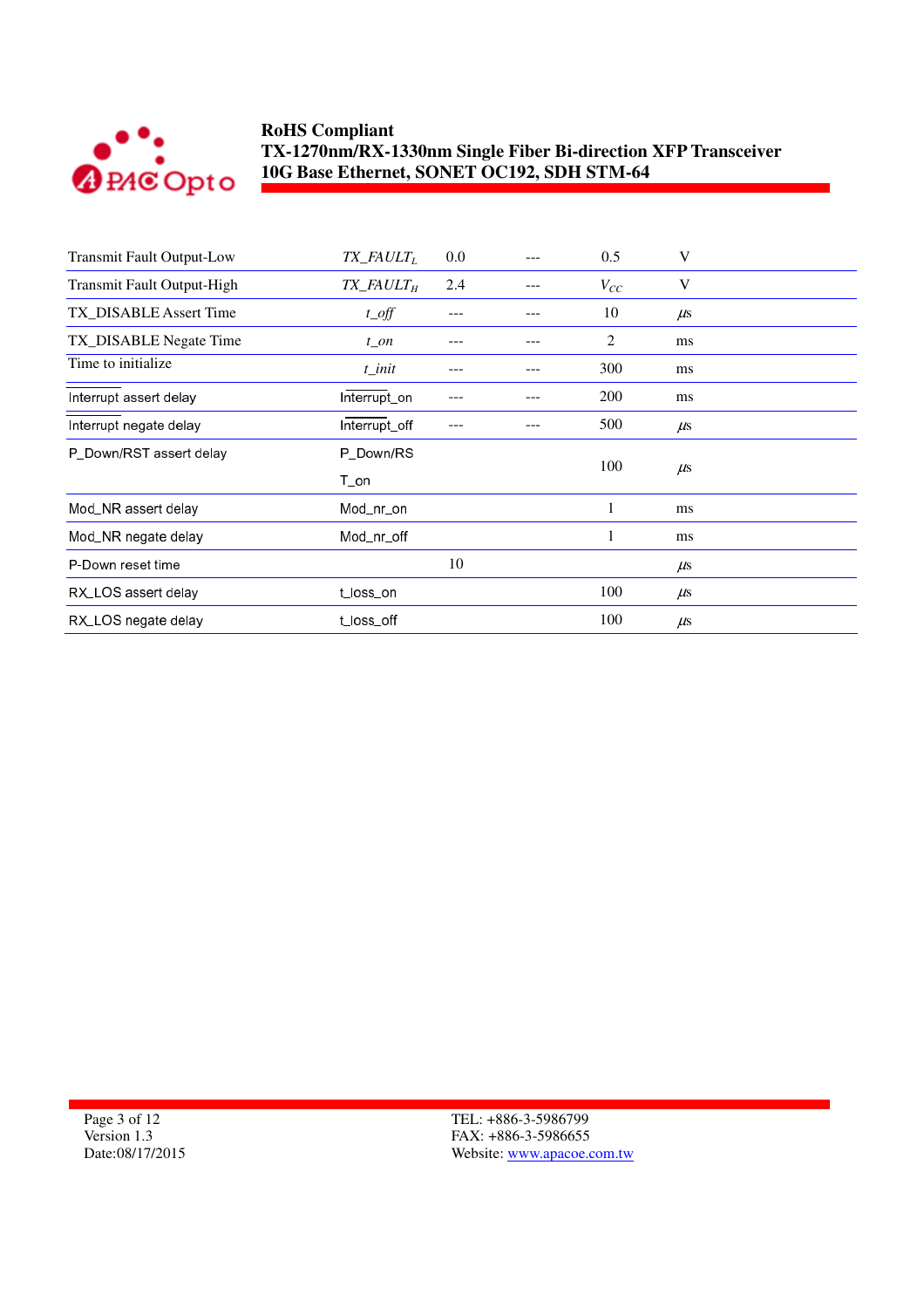

# **Receiver Electro-optical Characteristics**

# *Vcc* = 3.1 V to 3.5 V,  $T_C = 0$  °C to 70 °C for LS37-H3S-TC-NBA **&**  $T_c$  = -25 °C to 85 °C for LS37-H3S-TI-NBA&  $T_c$  = -40°C to 85 °C for LS37-H3S-TJ-NBA

| <b>PARAMETER</b>                                         | <b>SYMBOL</b>       | <b>MIN</b>     | TYP. | <b>MAX</b> | <b>UNITS</b> | <b>NOTE</b>      |
|----------------------------------------------------------|---------------------|----------------|------|------------|--------------|------------------|
| Receiver Overload                                        |                     | 0.5            |      |            | dBm          | $BER < 10^{-12}$ |
| <b>Receiver Sensitivity</b>                              |                     |                |      | $-14$      | dBm          | $BER < 10^{-12}$ |
| <b>Operating Center Wavelength</b>                       | $\lambda_C$         | 1320           |      | 1340       | nm           |                  |
| <b>Optical Return Loss</b>                               | ORL                 | 14             |      |            | dB           |                  |
| Loss of Signal-Asserted                                  | $P_A$               | $-30$          |      |            | dBm          |                  |
| Loss of Signal-Deasserted                                | $P_D$               | ---            |      | $-18$      | dBm          |                  |
| Differential Output Voltage                              | $V_{\mathit{DIFF}}$ | 0.5            | 0.65 | 0.8        | V            |                  |
| TTL Input High Voltage                                   |                     | $\overline{c}$ |      | Vcc        | V            |                  |
| TTL Input Low Voltage                                    |                     | $\theta$       |      | 0.8        | V            |                  |
| TTL Output High Voltage                                  |                     | 2.4            |      | Vcc        | V            |                  |
| TTL Output Low Voltage                                   |                     | $\theta$       |      | 0.4        | V            |                  |
| Receiver Loss of Signal Assert Time<br>$($ off to on $)$ | $t_{A, RX\_LOS}$    |                |      | 100        | $\mu$ s      |                  |
| Receiver Loss of Signal Assert Time<br>(on to off)       | $t_{D,RX\_LOS}$     |                |      | 100        | $\mu$ s      |                  |

Page 4 of 12 Version 1.3 Date:08/17/2015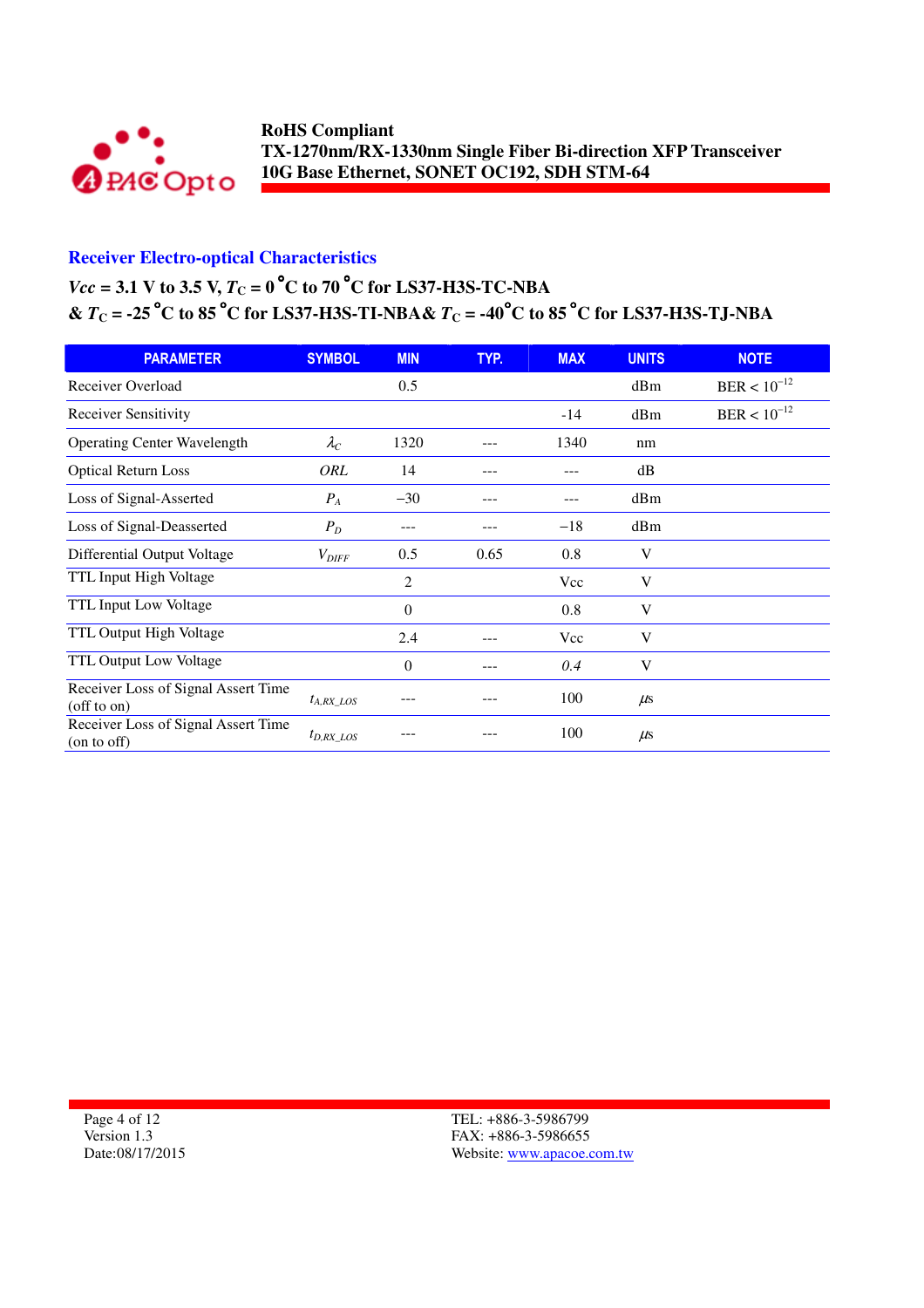

# **Serial ID Memory Contents (Table 01h)**

| <b>Address</b> | Siz.           | <b>Name</b>           | <b>Hex</b>              | <b>Description</b>              |
|----------------|----------------|-----------------------|-------------------------|---------------------------------|
|                | $\pmb{e}$      |                       |                         |                                 |
| 128            | $\mathbf{1}$   | Identifier            | 06                      | <b>XFP</b>                      |
| 129            | $\mathbf{1}$   | Ext. Identifier       | 10                      | Power consumption<1.5W          |
|                |                |                       |                         | Tx reference clock not required |
| 130            | $\mathbf{1}$   | Connector             | 07                      | <b>LC</b> Connector             |
| 131-138        | 8              | Transceiver           | 44 40 00 00 00 00 00 00 | 10G BASE-LR/LW                  |
|                |                |                       |                         | 10GFC 1200-SM-LL-L              |
| 139            | $\mathbf{1}$   | Encoding              | D <sub>0</sub>          | 64B/66B                         |
|                |                |                       |                         | 8B10B                           |
|                |                |                       |                         | <b>NRZ</b>                      |
| 140            | $\mathbf{1}$   | <b>BR-Min</b>         | 63                      | 9.95Gbps                        |
| 141            | $\mathbf{1}$   | <b>BR-Max</b>         | 71                      | 11.3Gbps                        |
| 142            | $\mathbf{1}$   | Length(SMF)-km        | 0A                      | 10km                            |
| 143            | $\mathbf{1}$   | $Length(E-50um)$      | 00                      | $\boldsymbol{0}$                |
| 144            | $\mathbf{1}$   | Length(50um)          | 0 <sup>0</sup>          | $\overline{0}$                  |
| 145            | $\mathbf{1}$   | Length $(62.5$ um $)$ | 00                      | $\boldsymbol{0}$                |
| 146            | $\mathbf{1}$   | Length(copper)        | 00                      | $\overline{0}$                  |
| 147            | $\mathbf{1}$   | Device Tech           | 40                      | Uncooled DFB, PIN detector      |
| 148-163        | 16             | Vendor name           | 41 50 41 43 4F 45 20 20 | <b>APACOE</b>                   |
|                |                |                       | 20 20 20 20 20 20 20 20 |                                 |
| 164            | $\mathbf{1}$   | CDR support           | F <sub>8</sub>          | 9.95~11.3Gbps                   |
| 165-167        | $\overline{3}$ | Vender OUI            | 00 00 00                |                                 |
| 168-183        | 16             | Vendor PN             | 4C 53 33 37 2D 48 33 53 | LS37-H3S-TC-NBA                 |
|                |                |                       | 2D 54 43 2D 4E 42 41 20 |                                 |
|                |                |                       | 4C 53 33 37 2D 48 33 53 | LS37-H3S-TI-NBA                 |
|                |                |                       | 2D 54 49 2D 4E 42 41 20 |                                 |
|                |                |                       | 4C 53 33 37 2D 48 33 53 | LS37-H3S-TJ-NBA                 |

Page 5 of 12 Version 1.3 Date:08/17/2015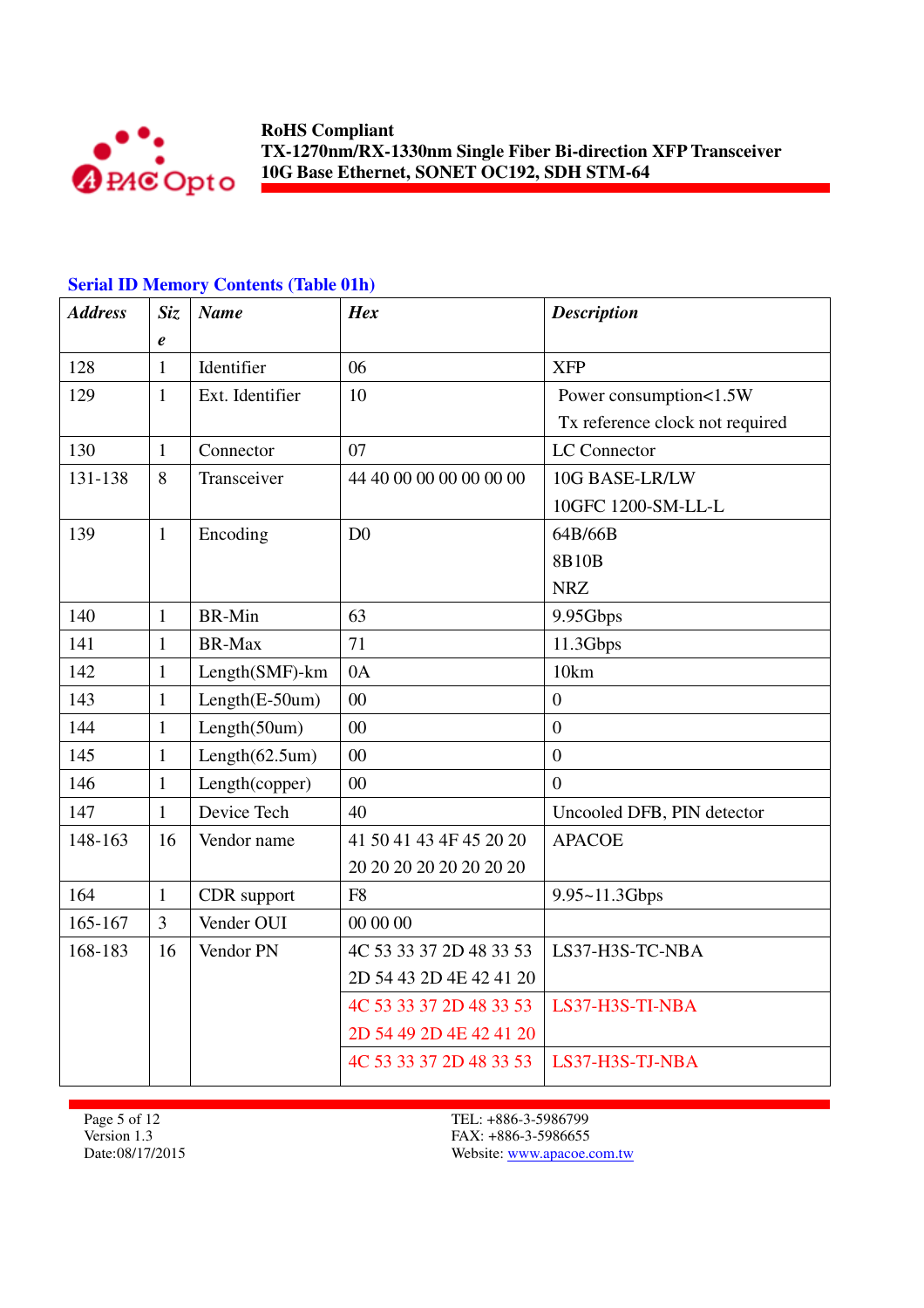

|         |                |                  | 2D 54 4A 2D 4E 42 41    |                               |
|---------|----------------|------------------|-------------------------|-------------------------------|
|         |                |                  | 20                      |                               |
| 184-185 | $\overline{2}$ | Vender rev       | XX XX                   |                               |
| 186-187 | $\overline{2}$ | Wavelength       | 63 38                   | 1270nm                        |
| 188-189 | $\overline{2}$ | Wavelength       | 07 D <sub>0</sub>       | $+/- 10nm$                    |
|         |                | Tolerance        |                         |                               |
| 190     | $\mathbf{1}$   | Max Case Temp    | 46                      | 70degC (LS37-H3S-TC-NBA)      |
|         |                |                  | 55                      | 85degC (LS37-H3S-TI-NBA)      |
|         |                |                  |                         | 85degC (LS37-H3S-TJ-NBA)      |
| 191     | $\mathbf{1}$   | CC BASE          |                         | Check code $(128-190)$        |
| 192-195 | $\overline{4}$ | Power Supply     | 4B 64 05 00             | 1.5W (power consumption)      |
|         |                |                  |                         | 1W (power down mode)          |
|         |                |                  |                         | 500mA (3.3V)                  |
| 196-211 | 16             | Vender SN        |                         | <b>ASCII</b>                  |
| 212-219 | 8              | Vender date code | xx xx xx xx xx xx 20 20 | ASCII Year(2bytes),           |
|         |                |                  |                         | Month(2bytes), Day(2bytes)    |
| 220     | $\mathbf{1}$   | Diagnostic       | 08                      | No BER support; Average Power |
|         |                | Monitoring Type  |                         |                               |
| 221     | $\mathbf{1}$   | Enhanced         | 60                      | Optional soft Tx_disable and  |
|         |                | Options          |                         | P_down                        |
| 222     | $\mathbf{1}$   | Aux Monitoring   | 70                      | $AUX1: +3.3V$ power supply    |
| 223     | $\mathbf{1}$   | CC_EXT           |                         | Check code(192~222)           |
| 224-255 | 32             | Vendor specific  |                         | Reserved                      |

Page 6 of 12 Version 1.3 Date:08/17/2015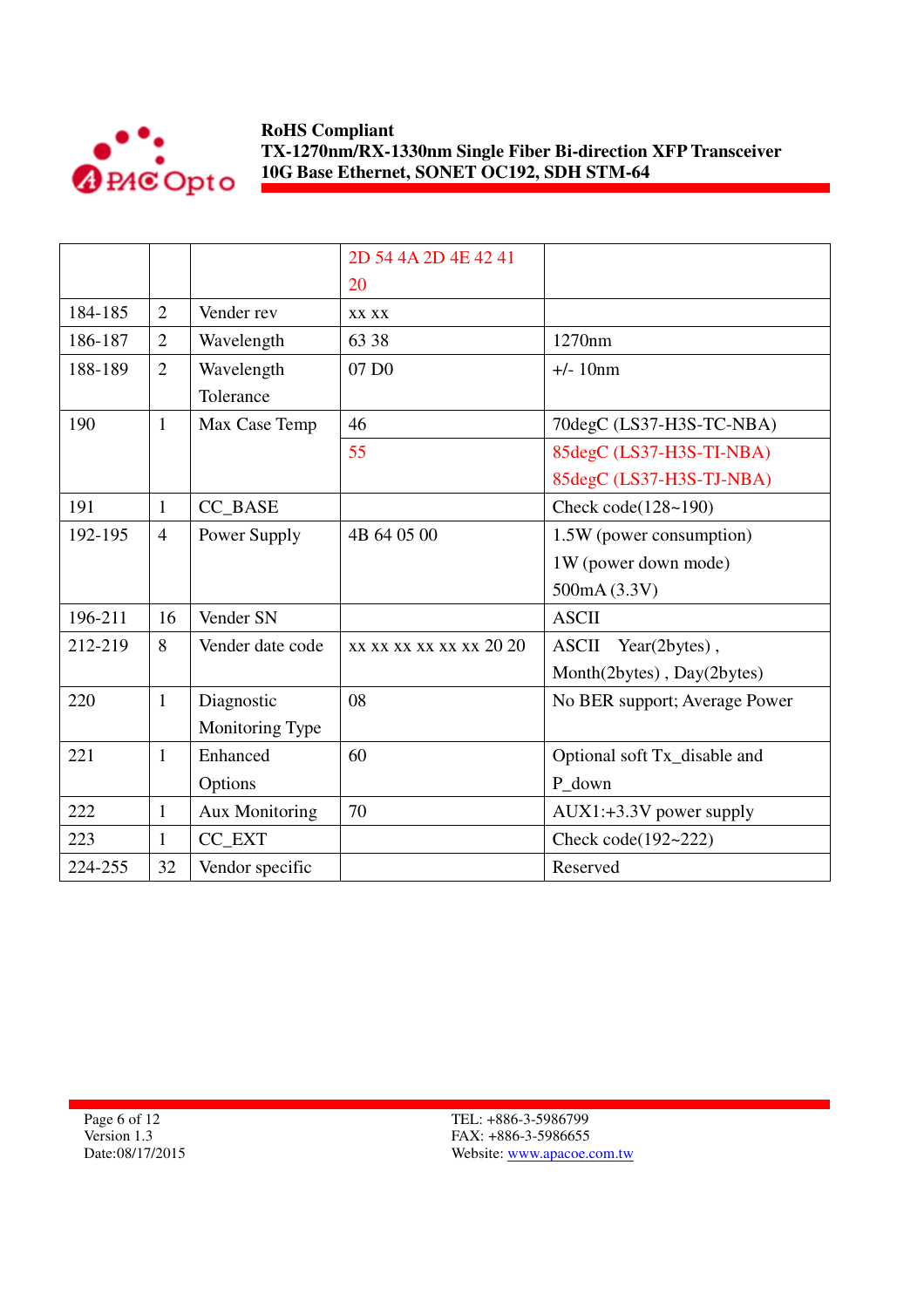

#### **Block Diagram of Transceiver**



#### **MOD\_NR**

The Mod\_NR is an output pin that when High, indicates that the module has detected a condition that renders transmitter and or receiver data invalid, shall consist of logical OR of the following signals:

- Transmit Signal Conditioner Loss of Lock
- Transmitter Laser Fault
- Receiver Signal Conditioner Loss of Lock

#### **MOD\_DESEL**

Page 7 of 12 Version 1.3 Date:08/17/2015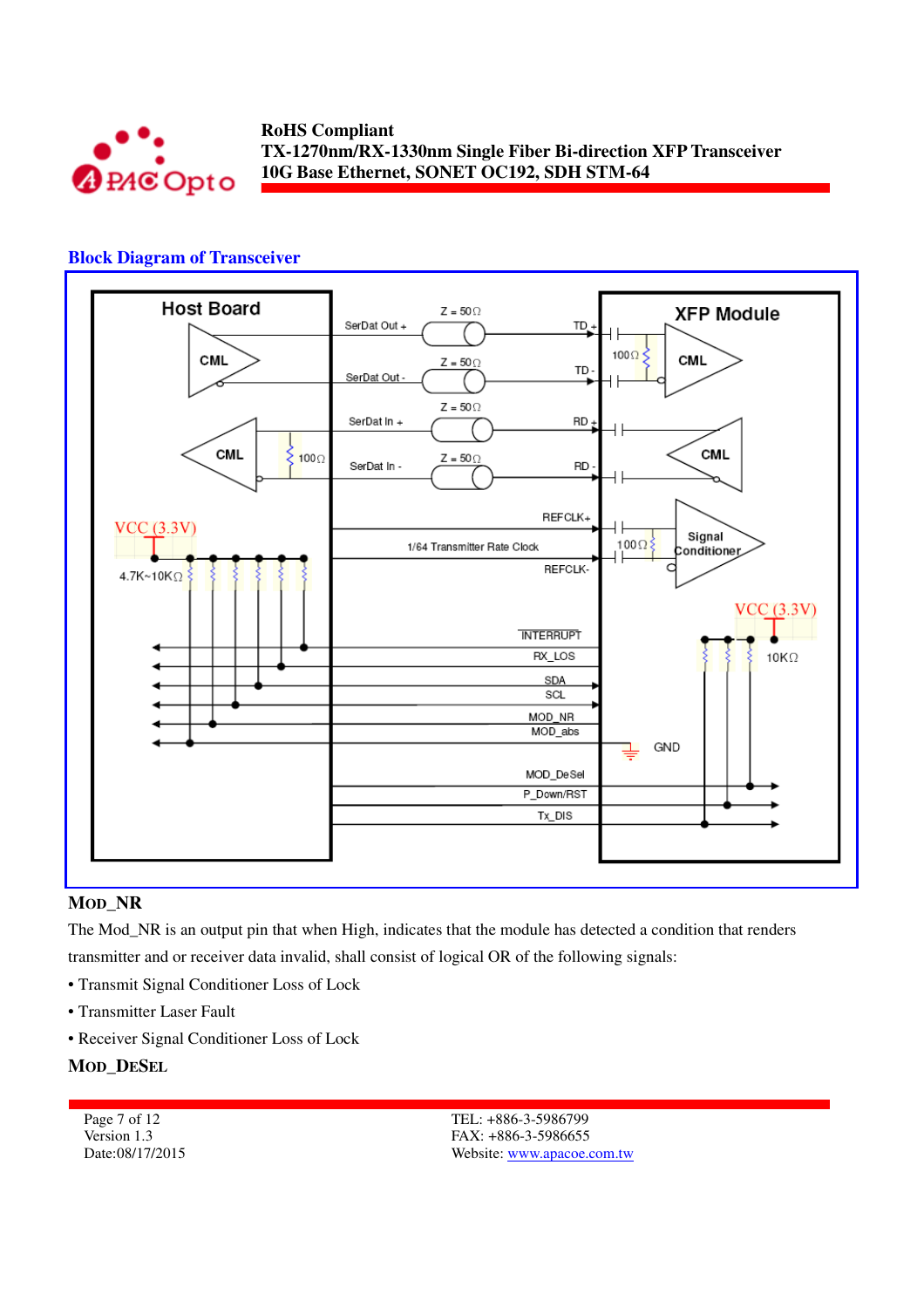

The Mod\_DeSel is an input pin. When held Low by the host, the module responds to 2-wire serial communication commands. The Mod\_DeSel allows the use of multiple XFP modules on a single 2-wire interface bus. When the Mod\_DeSel pin is "High", the module shall not respond to or acknowledge any 2-wire interface communication from the host.

### **INTERRUPT**

Interrupt is an output pin. When "Low", indicates possible module operational fault or a status critical to the host system.

### **TX\_DIS**

TX\_DIS is an input pin. When TX\_DIS is asserted High, the XFP module transmitter output must be turned off.

#### **MOD\_ABS**

Mod ABS is pulled up to Host Vcc on the host board and grounded in the XFP module. Mod ABS is then asserted "High" when the XFP module is physically absent from a host slot.

### **RX\_LOS**

The RX\_LOS when High indicates insufficient optical power for reliable signal reception.

#### **P\_DOWN/RST**

This is a multifunction pin for module Power Down and Reset. The P\_Down/RST pin must be pulled up to VCC3 in the XFP module.

#### **POWER DOWN FUNCTION**

The P\_Down pin, when held High by the host, places the module in the standby (Low Power) mode with a maximum power dissipation of 1.5W. This protects hosts which are not capable of cooling higher power modules which may be accidentally inserted.

Page 8 of 12 Version 1.3 Date:08/17/2015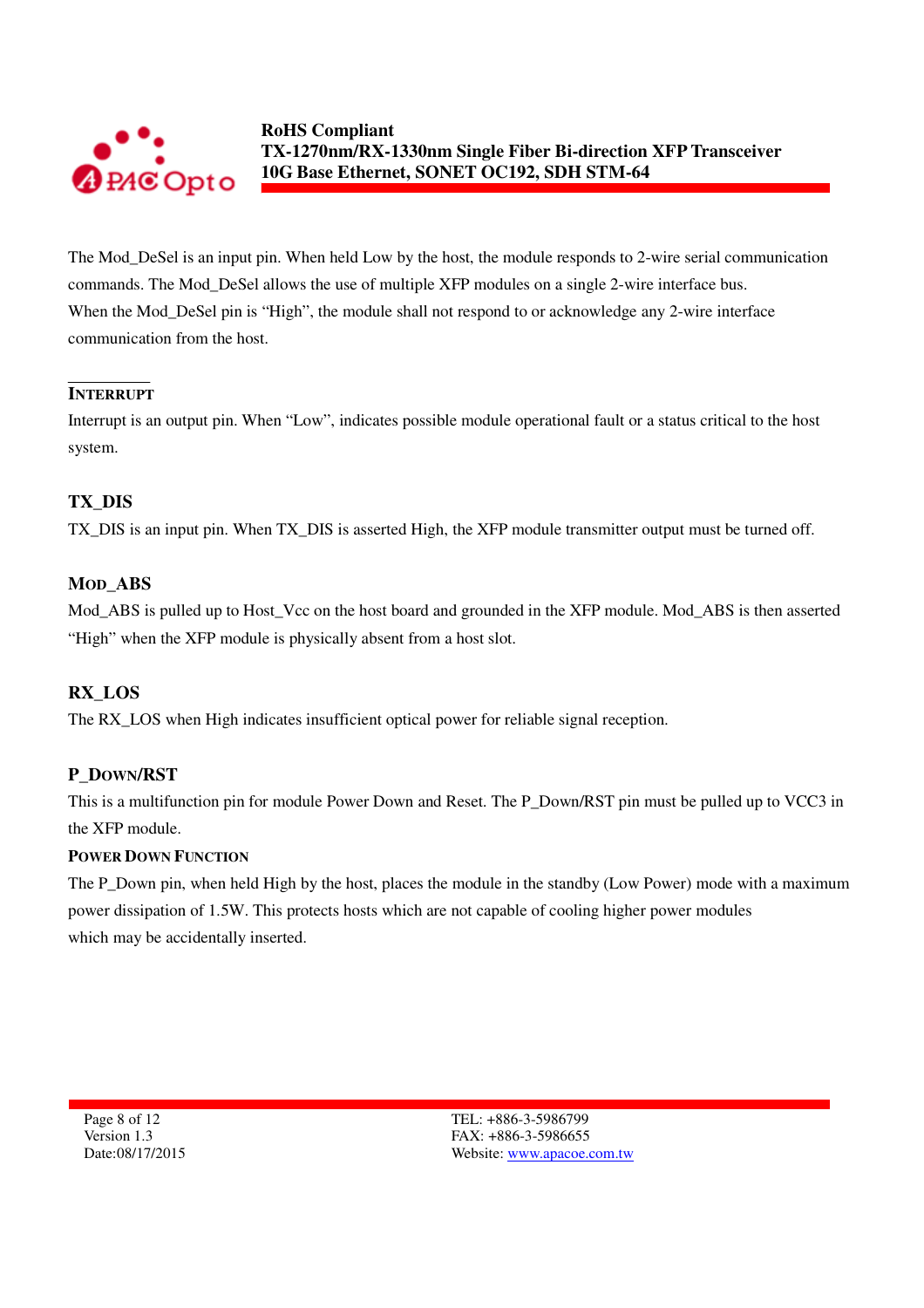

# **Dimensions**



Page 9 of 12 Version 1.3 Date:08/17/2015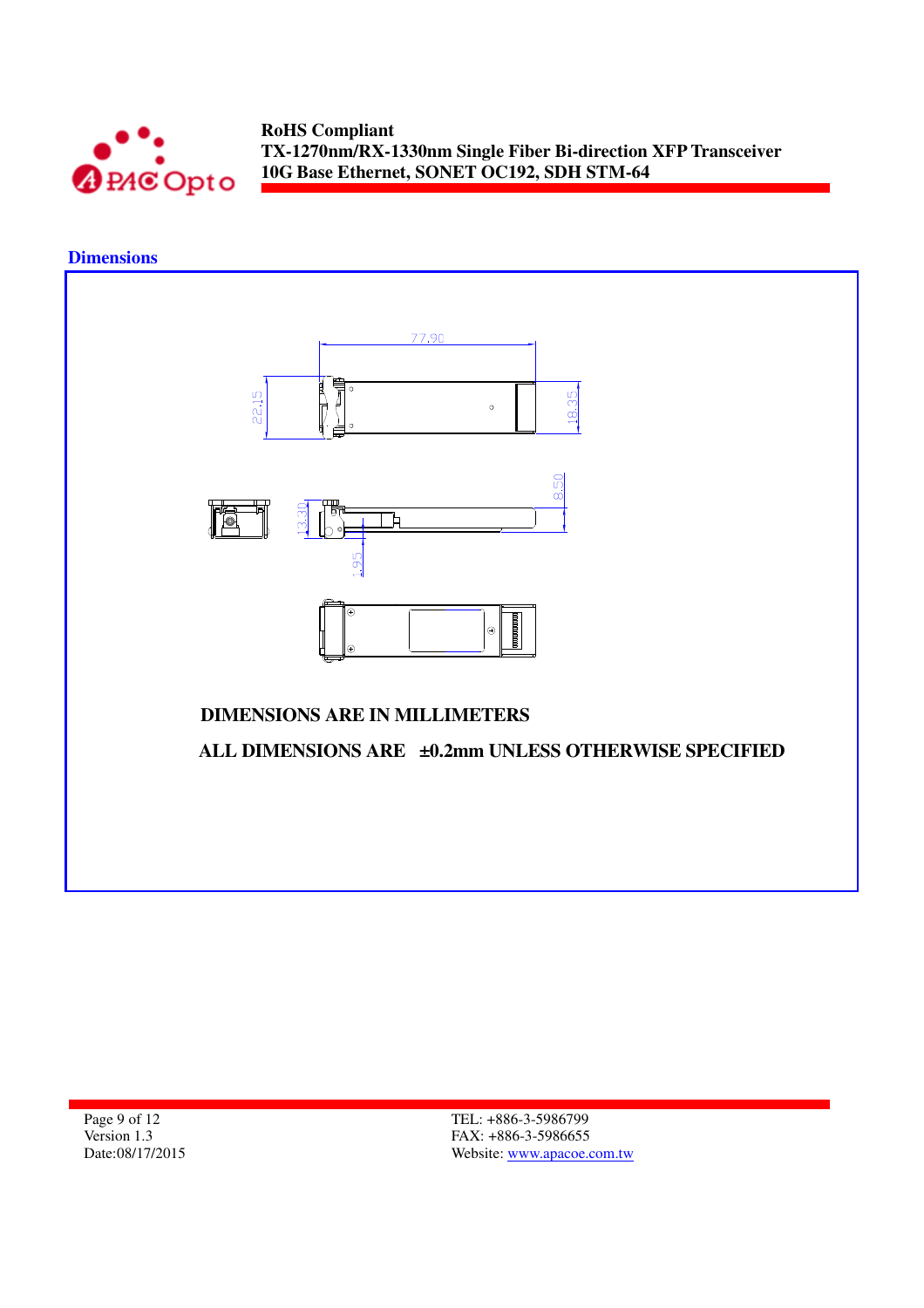

#### **Pin Assignment**



Page 10 of 12 Version 1.3 Date:08/17/2015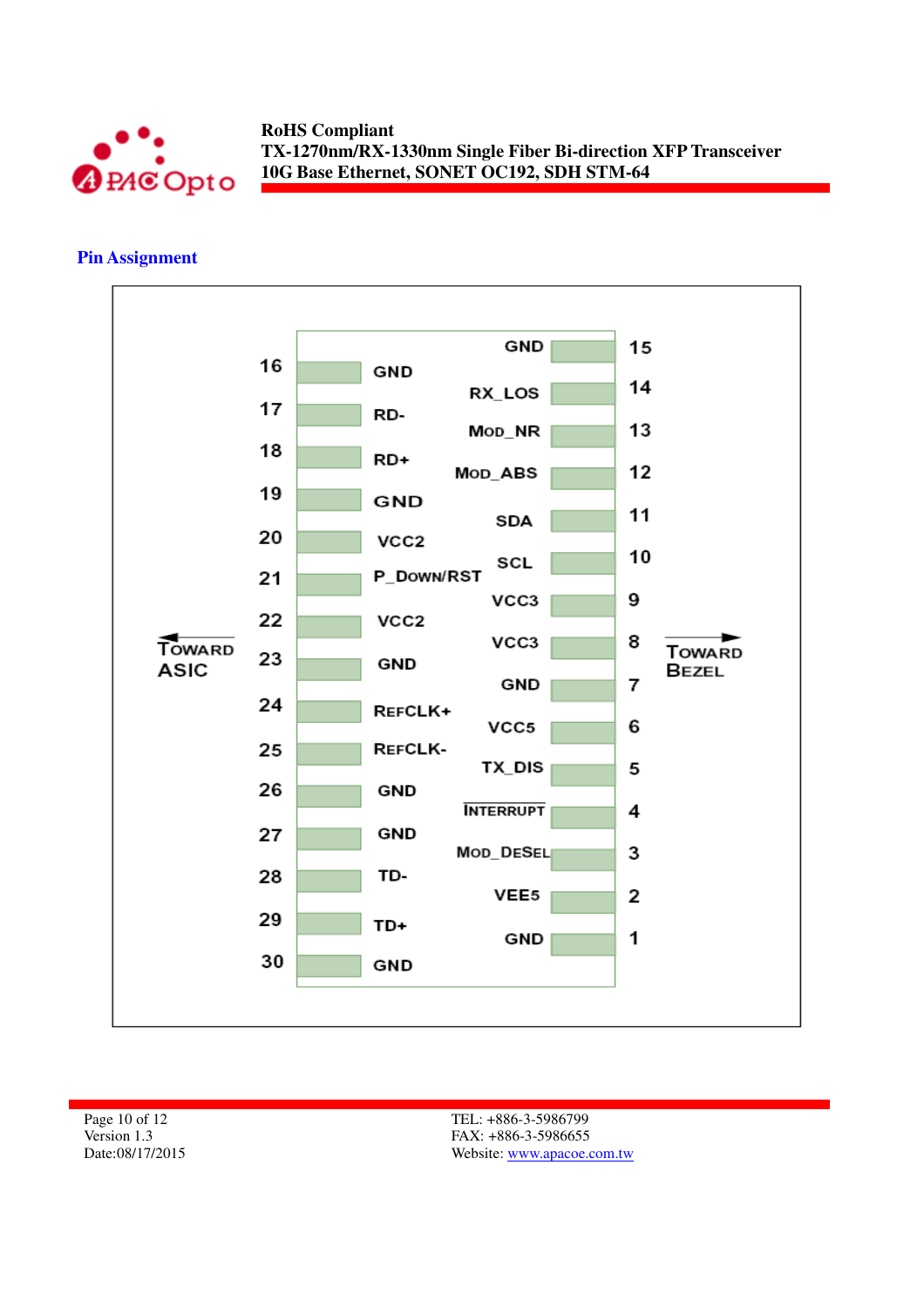

| Pin | Logic     | <b>Symbol</b>    | <b>Name/Description</b>                                                                                                                                      | Note           |
|-----|-----------|------------------|--------------------------------------------------------------------------------------------------------------------------------------------------------------|----------------|
| 1   |           | GND              | Module Ground                                                                                                                                                | 1              |
| 2   |           | VEE5             | Optional -5.2V Power Supply                                                                                                                                  |                |
| 3   | LVTTL-I   | Mod DeSel        | Module De-select; When held low allows module to respond to 2-wire serial interface                                                                          |                |
| 4   | LVTTL-O   | Interrupt        | Interrupt; Indicates presence of an important condition which can be read over the 2-wire<br>serial interface                                                | 2              |
| 5   | LVTTL-I   | TX DIS           | Transmitter Disable; Turns off transmitter laser output                                                                                                      |                |
| 6   |           | VCC5             | +5V Power Supply                                                                                                                                             |                |
| 7   |           | GND              | Module Ground                                                                                                                                                | 1              |
| 8   |           | VCC3             | +3.3V Power Supply                                                                                                                                           |                |
| 9   |           | VCC3             | +3.3V Power Supply                                                                                                                                           |                |
| 10  | LVTTL-I/O | SCL              | 2-Wire Serial Interface Clock                                                                                                                                | 2              |
| 11  | LVTTL-I/O | SDA              | 2-Wire Serial Interface Data Line                                                                                                                            | $\overline{2}$ |
| 12  | LVTTL-O   | Mod_Abs          | Indicates Module is not present. Grounded in the Module                                                                                                      | 2              |
| 13  | LVTTL-O   | Mod NR           | Module Not Ready; Indicating Module Operational Fault                                                                                                        | 2              |
| 14  | LVTTL-O   | RX LOS           | Receiver Loss Of Signal Indicator                                                                                                                            | 2              |
| 15  |           | GND              | Module Ground                                                                                                                                                | 1              |
| 16  |           | GND              | Module Ground                                                                                                                                                | 1              |
| 17  | CML-O     | RD-              | Receiver Inverted Data Output                                                                                                                                |                |
| 18  | CML-O     | $RD+$            | Receiver Non-Inverted Data Output                                                                                                                            |                |
| 19  |           | GND              | Module Ground                                                                                                                                                | 1              |
| 20  |           | VCC <sub>2</sub> | +1.8V Power Supply                                                                                                                                           | 3              |
| 21  | LVTTL-I   | P Down/RST       | Power down; When high, requires the module to limit power consumption to 1.5W or<br>below. 2-Wire serial interface must be functional in the low power mode. |                |
|     |           |                  | Reset; The falling edge initiates a complete reset of the module including the 2-wire<br>serial interface, equivalent to a power cycle.                      |                |
| 22  |           | VCC <sub>2</sub> | +1.8V Power Supply                                                                                                                                           | 3              |
| 23  |           | GND              | Module Ground                                                                                                                                                | 1              |
| 24  | PECL-I    | RefCLK+          | Reference Clock Non-Inverted Input, AC coupled on the host board                                                                                             |                |
| 25  | PECL-I    | RefCLK-          | Reference Clock Inverted Input, AC coupled on the host board                                                                                                 |                |
| 26  |           | <b>GND</b>       | Module Ground                                                                                                                                                | $\mathbf{1}$   |
| 27  |           | GND              | Module Ground                                                                                                                                                | 1              |
| 28  | CML-I     | TD-              | Transmitter Inverted Data Input                                                                                                                              |                |
| 29  | CML-I     | TD+              | Transmitter Non-Inverted Data Input                                                                                                                          |                |
| 30  |           | GND              | Module Ground                                                                                                                                                | 1              |
|     |           |                  | 1. Module ground pins Gnd are isolated from the module case and chassis ground within the module.                                                            |                |

2. Shall be pulled up with 4.7K-10Kohms to a voltage between 3.15V and 3.45V on the host board.

3. The 1.8 V power supply can be optionally programmed to voltages lower than 1.8 V in modules supporting the variable power supply.

Page 11 of 12 Version 1.3 Date:08/17/2015